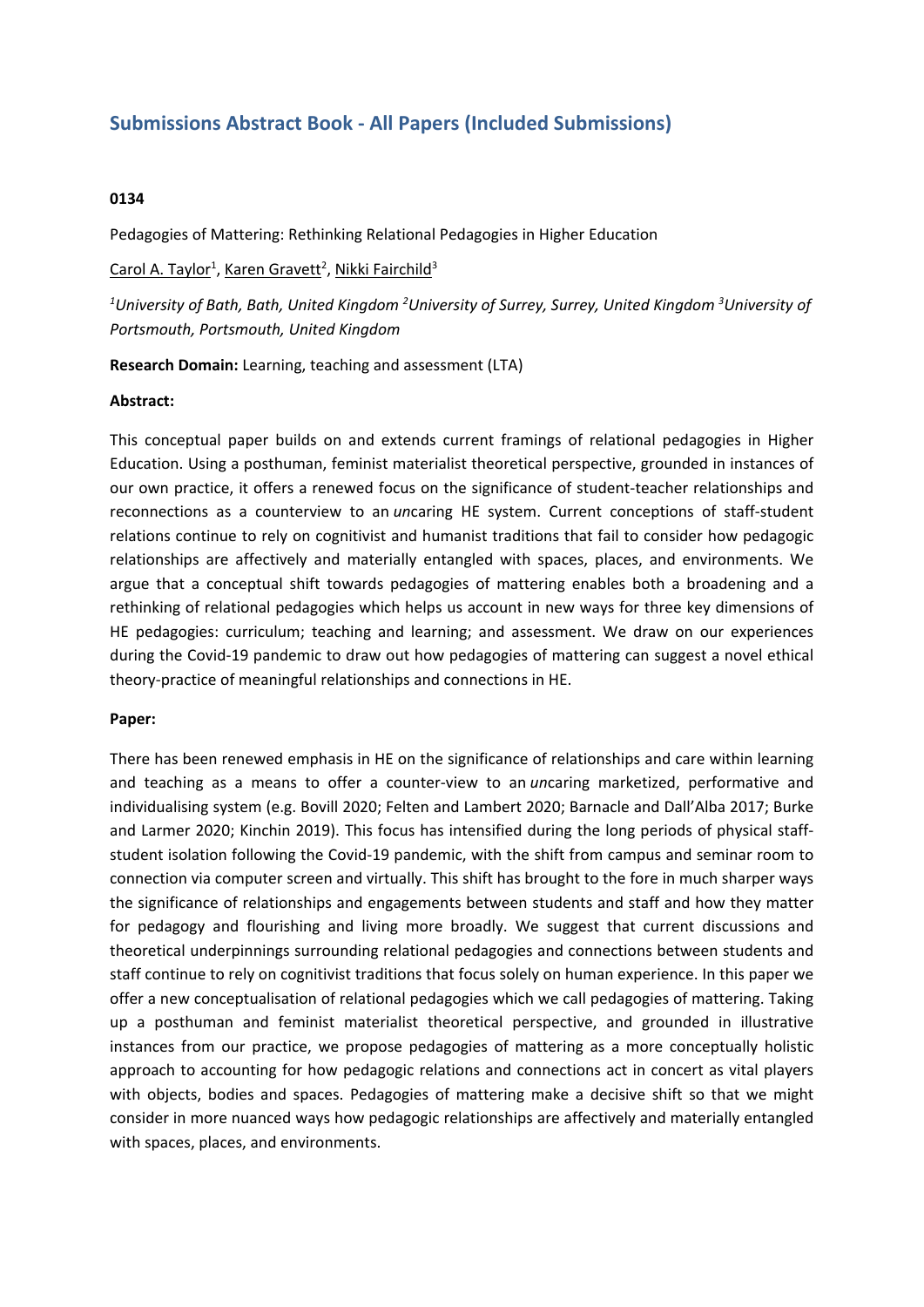Posthumanist and feminist materialist theorisations are still relatively new in the field of higher education. However, those using these novel theorisations illuminate how they offer the potential to recast subjectivity, agency, relations and ethics and open new ways of thinking relatedness and connection (Fairchild 2020; Gravett 2020; Taylor 2019; Quinn 2021). Posthuman and feminist materialist theories can provide routes for thinking differently about knowledge and knowing: they challenge taken-for-granted assumptions about humanist research protocols; and open up methodological space for creativity and invention. Gourlay (2021, 11) notes that posthumanist approaches are no longer positioned on the 'wild fringes' of educational research but are now much more widely seen to offer teachers and researchers <sup>a</sup> breadth of both useful and necessary ideas. We consider how the posthuman-inflected theories of Donna Haraway (1988, 1997), Rosi Braidotti (2013), and Karen Barad (2007) provide the grounds for positioning care and response-ability as <sup>a</sup> central feature in an expanded conceptualisation of relational pedagogies.

Theory is put to work through examples from our experiences as educators across three key areas of teaching in higher education: curriculum; teaching and learning; and assessment. These examples enable us to ask new questions about these key areas including: who and what matters in curricula? How do classroom resources, texts and teaching materials contribute to the reification or marginalisation of bodies and the normalisation of whose voices matter? How does learning materialise in virtual-real spaces and what comes to matter when we attend to those often unnoticed practices of entangled relationality? Attending to the materialities of learning enables us to understand the student and educator as situated within <sup>a</sup> relational field and focuses attention on learning intra-actions as modes of 'sticky' materiality. Posthumanism and feminist materialisms can, we suggest, lead to more nuanced understandings of how pedagogies might be enacted in more relational, ethical and transformative ways.

Pedagogies of mattering enable us to bring new and necessary attention to the question: who and what matters within relational pedagogies? This question pushes us to think differently about relational pedagogies to enable us to pay more attention to how mattering and materiality in HE impacts upon us and our everyday practices as educators. Entangled as teaching and learning relations are with matters of power, pedagogies of mattering require us to pay detailed consideration to the production of inequalities through the micro, everyday and ongoing relations of bodies, objects, spaces and materialities – and also, more broadly, how these micro instances are shaped by, and connect to, structural and social injustices. Paying closer attention to these micromacro entanglements may, we hope, enable us to cast <sup>a</sup> keener eye on not just seeing but addressing the inequalities which pervade student-staff relations and institutions.

This paper ends with suggestions for new directions for theory-practice in considerations of pedagogy, curriculum, learning and assessment. In this we build on the important work already being done in higher education pedagogies (see the edited collection by Taylor, 2019; Taylor & Bayley; Taylor and Harris-Evans, 2018; Gravett 2020; Gravett and Ajjawi 2021). We suggest pedagogies of mattering can foster closer, more caring and ethical ways of working with students by encouraging us to see our institutions and learning spaces anew: as assemblages where heterogeneous bodies, human and nonhuman, social, material, connect and interact and in which, through their continuous flux, positive change can take hold.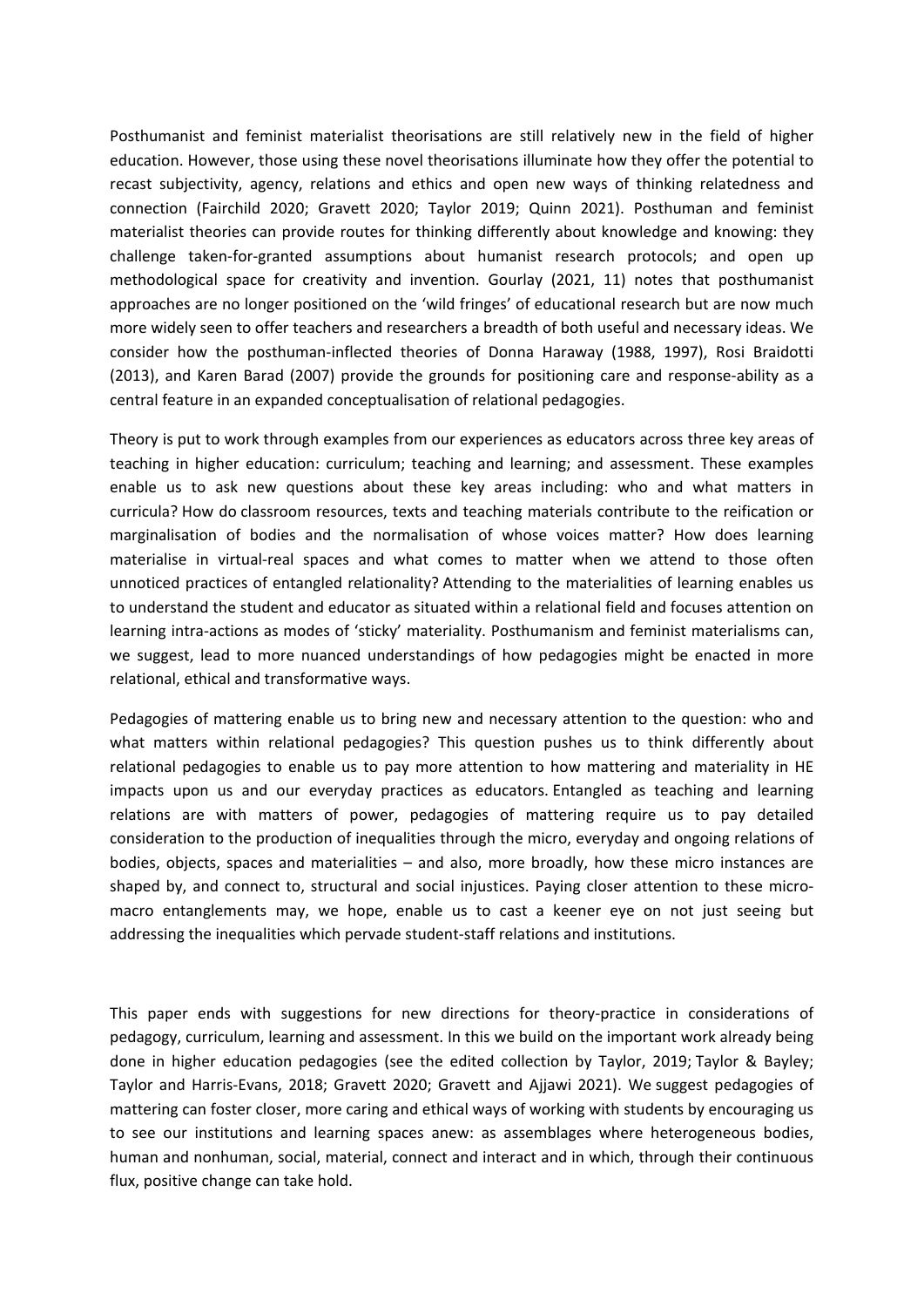**References:** Barad, K. 2007. *Meeting the universe halfway: Quantum physics and the entanglement of matter and meaning*. Durham: Duke University Press.

Barnacle, R. and G. Dall'Alba. 2017. "Committed to Learn: Student Engagement and Care in Higher Education". *Higher Education Research & Development*, 36: 1326- 1338.<https://doi.org/10.1080/07294360.2017.1326879>

Bovill, C. 2020. *Co-creating Learning and Teaching: Towards Relational Pedagogy in Higher Education.* St Albans: Critical publishing.

Braidotti, R. 2013. *The Posthuman*. Cambridge: Polity Press.

Burke, K. and S. Larmar. 2020. "Acknowledging Another Face in the Virtual Crowd: Reimagining the Online Experience in Higher Education Through an online pedagogy of care". *Journal of Further and Higher Education*, <https://doi.org/10.1080/0309877X.2020.1804536>

Fairchild, N. (2020) "Queering the data: The Somatechnics of English Early Childhood Education and Care teachers". *Somatechnics*, 10 (1): 52-72. <https://doi.org/10.3366/soma.2020.0300>

Felten, P. and L. Lambert. 2020. *Relationship-Rich Education: How Human Connections Drive Success.* Baltimore: Johns Hopkins.

Gravett, K. 2020. "Feedback Literacies as Sociomaterial Practice". Critical Studies in Education, <https://doi.org/10.1080/17508487.2020.1747099>

Gravett, K. and R. Ajjawi. 2021. "Belonging as Situated Practice". *Studies in Higher Education*. <https://doi.org/10.1080/03075079.2021.1894118>

Haraway, D. J. 1988. "Situated Knowledges: The Science Question in Feminism and the Privilege of Partial Perspective". *Feminist Studies*. 14 (3): 575-599.

Haraway, D. J. 1997. Modest witness@second\_millennium. FemaleMan©\_meets\_OncoMouse™: Feminism and Technoscience. Abingdon: Routledge.

Kinchin, I. 2020. "Care as <sup>a</sup> Threshold Concept for Teaching in the Salutogenic University". *Teaching in Higher Education*.<http://dx.doi.org/10.1080/13562517.2019.1704726>

Quinn, J. (2021) "A humanist university in <sup>a</sup> posthuman world: relations, responsibilities, and rights". *British Journal of Sociology of Education.* <https://doi.org/10.1080/01425692.2021.1922268>

Taylor, C. A. (2019) Diffracting the curriculum: putting 'new' material feminism to work to reconfigure knowledge-making practices in undergraduate higher education. In M. Tight and J. Huisman (Eds.) *Theory and Method in Higher Education.* London: SRHE. Vol 5. pp. 37–52.

Taylor, C. A. and Bayley, A. (Eds.) (2019) *Posthumanism and Higher Education: Reimagining Pedagogy, Practice and Research*. London: Palgrave Macmillan.